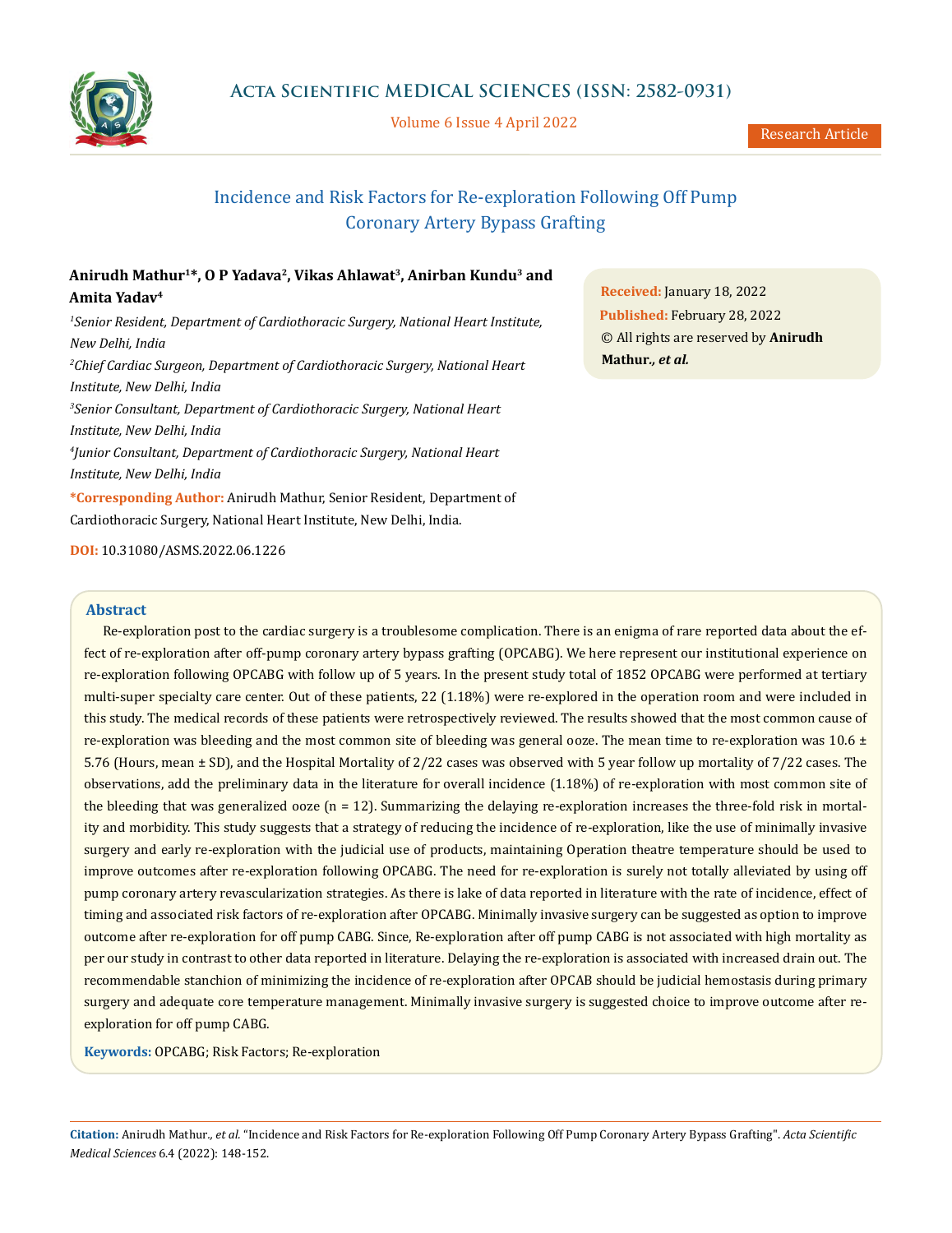#### **Introduction**

Post-operative bleeding requiring re-exploration after cardiac surgery is a troublesome complication  $[1]$ . Reports by various authors about the adverse outcome associated with the re-exploration have contradicted by Tambe., *et al*. [1,2] Recently, Re-exploration after off pump coronary artery bypass grafting is counted as significant factor in mortality and morbidity [3]. For overall outcome of the patient at high risk for hemodynamic instability, who require prolonged ICU and overall longer hospital stay. The advancement in cardiopulmonary bypass (CPB) technology with the availability of point of care testing, the safety of cardiac surgery, in terms of bleeding, has been increased and many patients' related, intraoperative as well as post-operative unmodiable factors which can contribute to the bleeding still persists [4]. And all these issues, risk of bleeding could not be eliminated completely till date; raising many concerns associated with the re-exploration. Re Exploration has found to be an independent factor for mortality as well as major morbidity after coronary artery bypass surgery (CABG), which still remain the standard treatment for most patients with left main coronary artery disease and multivessel disease. CABG (OPCABG) strategy with a lower rate of adverse effects still lacks data about the factors associated with re-exploration and mortality in the patients undergoing off pump coronary arterial bypass surgery (OPCABG) [5]. We here represent our Centre's experience regarding incidence and risk factors for re-exploration after off pump coronary artery bypass grafting.

#### **Methodology**

Between January 2010 and December 2015, total 1852 OPCABG were performed in the department of the adult cardiac surgery at our center. Inclusion criteria for the study was patients undergoing elective OPCAB with exclusion of cases of concomitant surgery (CABG + valve), emergent surgery. Data was collected from clinical database between time periods of January 2010 to December 2020. Twenty two cases were re-explored out of 1852 cases. The study was approved by local ethics committee. This retrospective study included collection of data as per annexure 1 from medical records of these patients with five year follow up. The intraoperative data along with demographic data as well as indication for re- exploration, duration of surgery, estimated blood loss and intraoperative findings during the re-exploration were noted. Post-operative data including hospital and intensive unit stay morbidity and in hospital mortality were observed as well.

Management of antiplatelet and anticoagulation was done as per institutional policy. The patients were administered with low dose aspirin (75 mg) from dual antiplatelet at least 5 days before elective surgeries which was continued till the day of surgery. For off pump surgeries, heparin dose of 1-2 mg/kg was administered to maintain activated clotting time of 200-250 during the procedure. The anesthesia and standard surgical protocol was followed as per standard operating protocol of the institute. With the strategy of maintaining adequate core temperature management during surgery was followed as per institute protocol.

Decision for re-exploration was done by the operating surgeon based on the standard criteria of Kirklin and Barratt-Boyes [6]. Intraoperatively at time of re-exploration, the cause of bleeding was noted and any surgical bleeding sites were controlled using stainless-steel clips, re-enforcing sutures, or electro-cautery. After the re-exploration patient was shifted to ICU and managed with qualitative standard protocols of the institute.

#### **Statistical analysis**

Statistical analysis was performed using SPSS software version 22. All data were expressed as mean ± standard deviation or percentage as appropriate.

#### **Result:**

22 cases underwent re-exploration out of 1852 cases of OPCAB. Among 22 cases 63% were hypertensive, 45% diabetic, 40% smokers and 40% had history of old (myocardial infarction) MI [Table 1]. In present study, age range was 52-82yrs among 22/1852 patients who underwent re-exploration. Out of which 5/22 female -17/22 male were of 67-78yrs and 52-82 yrs of age range respectively.

| <b>Variables</b> | <b>Male</b> | <b>Female</b> |
|------------------|-------------|---------------|
| Hypertension     | 11          |               |
| <b>Diabetes</b>  |             |               |
| Old MI           |             |               |
| Smokers          |             |               |

**Table 1:** 22 cases of rexploration with co-morbidity.

Among 43% hypertension cases, male (n = 11) predilection was observed. 45% diabetes cases served data of 8 male and 2 females. In systemic history added to diagnosed cases of myocardial infarction (n = 45%), reported to be 7 males and 2 females. This study with rexploration cases ( $n = 22$ ) also had 40% smokers who were all male patients  $(n = 4)$ .

**Citation:** Anirudh Mathur*., et al.* "Incidence and Risk Factors for Re-exploration Following Off Pump Coronary Artery Bypass Grafting". *Acta Scientific Medical Sciences* 6.4 (2022): 148-152.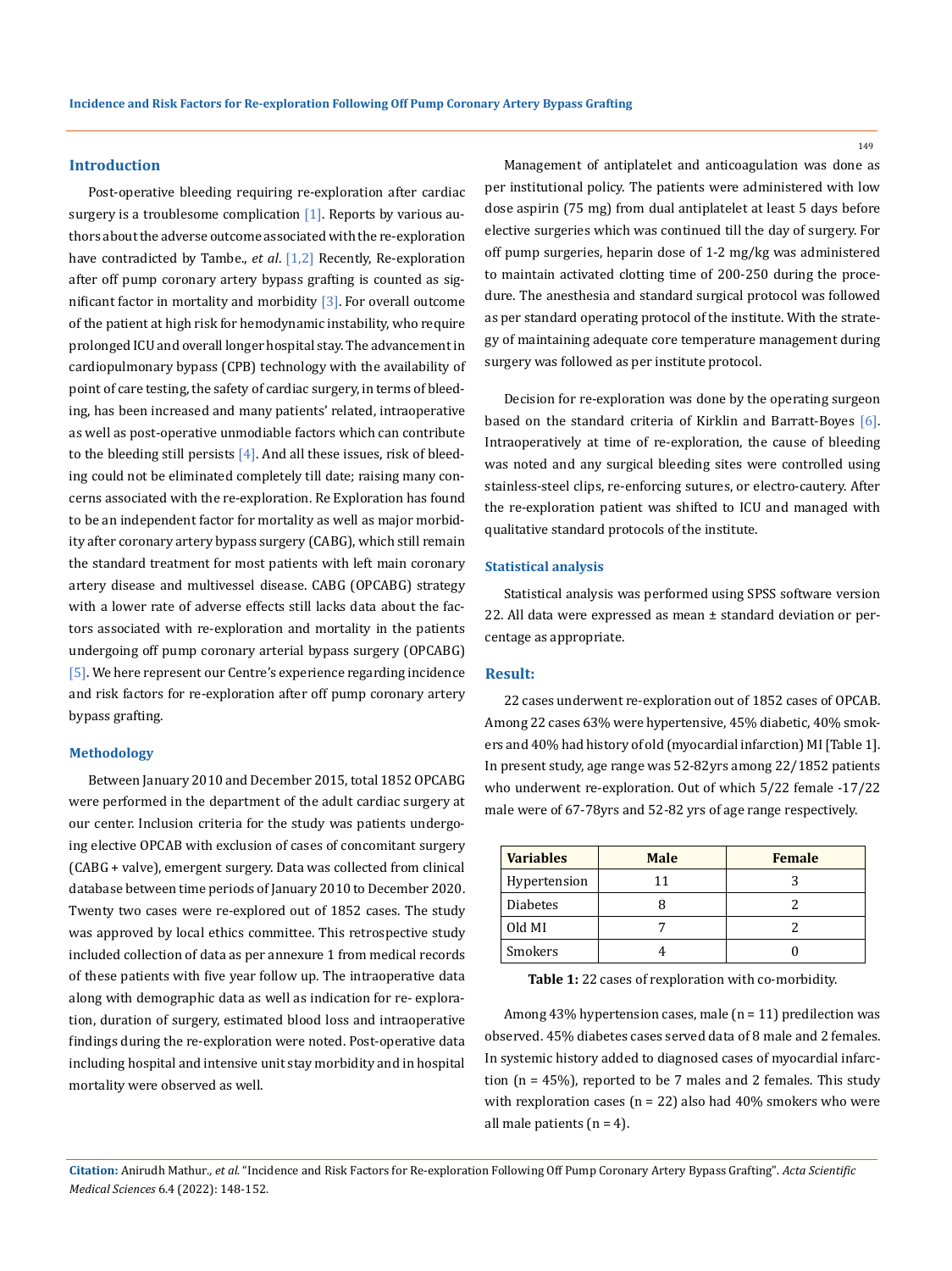22/ 1852 cases re-explored with incidence of 1.18% in our retrospective experience of single center study [Graph 1]. Intraoperatively, tamponade found in 5/14 patients was detected by 2D ECHO [Graph 2] and 6 patients presented with delayed tamponade (mean 6.6 days post-discharge) Two patients had new ischemic changes on ECG. Mean blood loss before and after re-exploration was  $1067.2 \pm 5.2$  ml and  $655.9 \pm 5.2$  ml respectively [Graph 3].



**Graph 1:** 22/ 1852 cases re-explored with incidence of 1.18%.



**Graph 2:** Intraoperatively tamponade found in 5 cases detected by 2D ECHO and 6 cases of delayed tamponade (With mean of 6.6 days post-discharge as per observations).





Time to re-exploration after surgery noted was  $10.6 \pm 5.76$ (Hours, Mean ± SD), with delayed Tamponade after Discharge recorded on  $6.6 \pm 4.1$  days mean. Intraoperatively the cause of reexploration (n = 22), in present study were observed to be Bleeding in 17 cases (77.2%) and Cardiac Tamponade in 5 cases (22.7%). With major site of bleeding noted to be General Ooze (n = 12), followed by Sternum with LIMA bed (n = 5), Saphenous vein branch  $(n = 3)$  LIMA branch Graft  $(n = 2)$ , [Table 2].

| <b>Variables</b>                                                                                   | Mean $\pm$ SD (n = 1852)                  |
|----------------------------------------------------------------------------------------------------|-------------------------------------------|
| Total no Re-exploration (n, %)                                                                     | 22 (1.18%)                                |
| Time to re-exploration after<br>surgery (Hours, Mean ± SD)<br>Delayed Tamponade after<br>Discharge | $10.6 \pm 5.76$<br>6.6 days mean          |
| Mean Drain output before (ml,<br>Mean $\pm$ SD)<br>Mean Drain output after<br>re-exploration       | $1067.2 \pm 5.2$ ml<br>$655.9 \pm 5.2$ ml |
| Cause of re-exploration $(n = 22)$<br>Bleeding<br>Cardiac Tamponade                                | 17 (77.2%)<br>5(22.7%)                    |
| Site of bleeding $(n = 22)$<br>Graft $(n, %)$<br>LIMA branch                                       | 2                                         |
| Saphenous vein branch<br>Sternum (n, %)<br>LIMA bed                                                | 3<br>5                                    |
| None (General Ooze)                                                                                | 12                                        |
| Ventilation time (Hours,<br>Mean $\pm$ SD)                                                         | $9.87 \pm 4.3$                            |
| ICU stay (Days, Mean ± SD)                                                                         | $5.6 \pm 5.2$                             |
| Hospital stay (Days, Mean $\pm$ SD)                                                                | $10.6 \pm 4.8$                            |
| Blood products used (Mean $\pm$ SD                                                                 | $6.42 \pm 3.3$                            |
| In Hospital Mortality (n, %)                                                                       | 2                                         |

**Table 2:** Preliminary data of study.

Ventilation time was  $9.87 \pm 4.3$  in Hours, Mean  $\pm$  SD with ICU stay of  $5.6 \pm 5.2$  Days, and total days of Hospital stay as Mean  $\pm$  SD recorded to be  $10.6 \pm 4.8$  days. The blood products used was of Mean  $\pm$  SD 6.42  $\pm$  3.3 and the Hospital Mortality of 2/22 cases was observed with 5 year follow up mortality of 7/22 cases.

5 year follow up of the mortality related data revealed cause of 5 male cases of mortality and among this 2 died with COVID, one died

**Citation:** Anirudh Mathur*., et al.* "Incidence and Risk Factors for Re-exploration Following Off Pump Coronary Artery Bypass Grafting". *Acta Scientific Medical Sciences* 6.4 (2022): 148-152.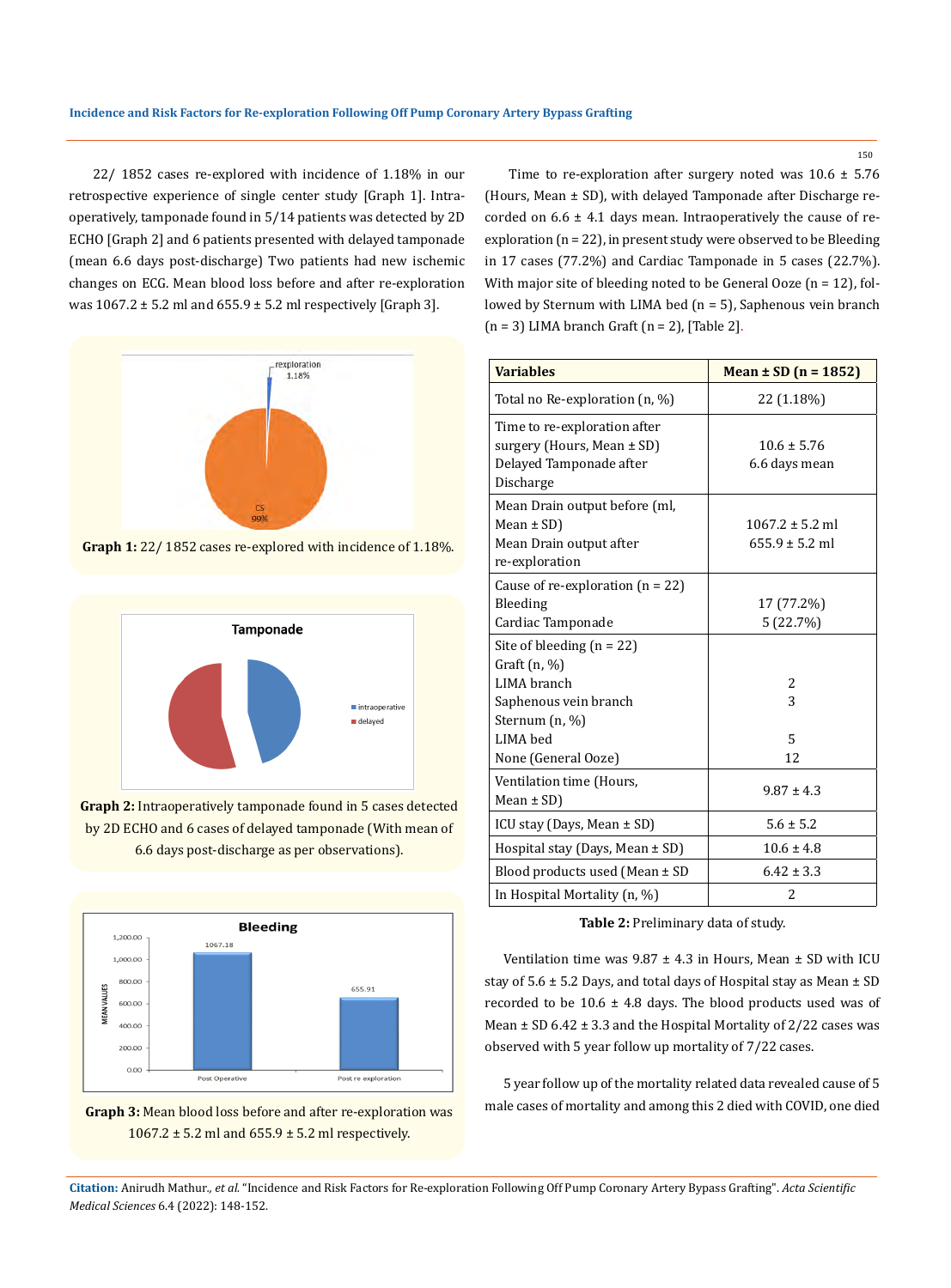with MI, two died with natural cause. To this added follow up, 3/4 female patients died with natural cause and among this only 1 died with MI.

#### **Discussion**

Post-operative bleeding requiring re-exploration after OPCAB is still a troublesome com-plication with an incidence of 6-15% [7]. This incidence is in regards to in the early days of cardiac surgery [8]. Certain factors might be considered for reduction of bleeding postoperatively in cardiac surgery, among the incidence of the reexploration as well out of which one of the factor is performing `off pump CABG' (OPCABG) for revascularization  $[9,10]$ . The need for re-exploration is surely not totally alleviated by using of pump coronary artery revascularization strategies. As there is lake of data reported in literature with the rate of incidence, effect of timing and associated risk factors of re-exploration after OPCABG.

With our institutional experience we are trying to add the preliminary data in the literature for overall incidence (1.18%) of reexploration with most common site of the bleeding was generalized ooze (n = 12). Hirotaka I., *et al*. reported on contrary findings using on-pump CABG strategy with which we can conclude that CABG performed with or without CPB is associated with most common site of the bleeding to be LIMA branch Graft [11]. However earlier reported studies were in concordance to our indings  $[10]$ .

We observed that emergency surgery, age, gender, co-morbid conditions like hypertension, diabetes, smoking and history of old (myocardial infarction) MI were found to be an independent factor for the re-exploration. Though emergency surgery was well documented in our recoding datasheet as reasoning for re-exploration but it has been reported to be cause of mortality in previous reported studies  $[12]$ . On contrary as expected no association was observed with platelet count blood transfusion as well, as all patients had received either loading doses of anti-platelet aggregation therapy and/or continued use of dual antiplatelet.

Although, as per reported data in literature database with correlation to the influence of low preoperative platelet count on postcardiac surgery bleeding is considered to be significant  $[13]$ . Earlier reported one study sates that preoperative thrombocytopenia has association with increased postoperative bleeding after CABG  $[14]$ . But, in this study, as per authors only 20% cases underwent off-pump CABG. This allows us to learn the presence of thrombocytopenia that might have aggravated the effects of cardiac surgery on question. For instance the homeostasis &/or platelet dysfunction can lead to increased risk of bleeding; this finding is not be applicable for patients not exposed to deleterious effects of CPB.

The reported mortality of the patients undergoing re-exploration is reported to be in range of 5.7 to 15.8% [15]. In our experience mortality in hospital was (2/22) 9.09%percent, in lieu of 5 years follow up only 7/22 cases reported mortality out of which with (2/7 cases) 28.5% cases with old history of MI are present. The higher euro score is well documented cause of mortality after cardiac surgery but our experience is totally different and first to be reported to best of our knowledge [16]. Many authors advocate that re-exploration itself is an independent risk factor for mortality [17]. We have contrary statement to it as per our mentioned data numerical.

Time after re-exploration recently gained attention due to certain data reported with poorer outcome of the patients who underwent re-exploration i.e. late (>12 hour) after cardiac surgery [10]. We observed  $10.6 \pm 5.76$  (Hours, Mean  $\pm$  SD), with delayed Tamponade after Discharge recorded on 6.6 days mean in our study.

Intraoperatively the cause of re-exploration in our study was bleeding in 17 cases (77.2%) and Cardiac Tamponade in 5 cases (22.7%). With major site of bleeding noted to be generalized ooze mean blood loss before and after re-exploration was 1067.2 ± 5.2 ml and  $655.9 \pm 5.2$  ml resp. The incidence drain output was more in the patients who explored late. Routinely all desired patients were under corrected for the heparin with protamine that underwent end arterectomies. Considering the under-correction of heparin after OPCABG as a double-edged sword was used judiciously. Murphy., *et al*. reported dose dependent relationship of blood products use with mortality and morbidity  $[18]$ . We have no association among patient who re-explored late receive more blood product as compared to patient who re-explored early for same.

#### **Limitation**

The main limitation of our study was its retrospective nature with selection criteria for re-exploration and decision that was left open the operating surgeon so effect of bias cannot be ruled out.

#### **Conclusion**

Re-exploration after off pump CABG is not associated with high mortality. Delaying the re**-**exploration is associated with increased

**Citation:** Anirudh Mathur*., et al.* "Incidence and Risk Factors for Re-exploration Following Off Pump Coronary Artery Bypass Grafting". *Acta Scientific Medical Sciences* 6.4 (2022): 148-152.